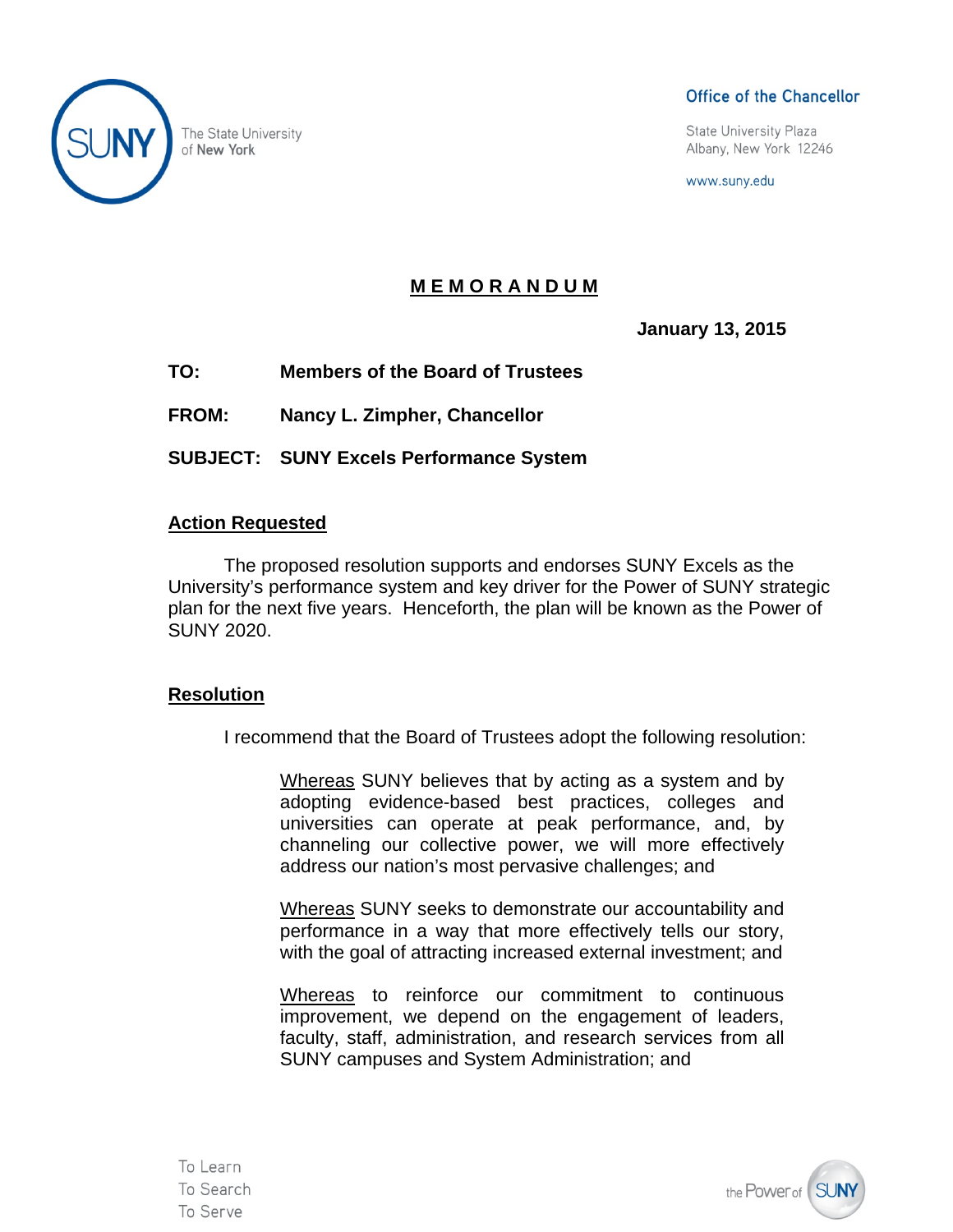Whereas the Power of SUNY sets system-level strategic goals consistent with the statutory mission of the State University of New York (per NYS Education Law, Article 8, Section 351); and

Whereas SUNY's Master Plan for 2012 and Beyond*, Delivering on Our Promise*, affirms SUNY's longstanding commitment to serving the citizens of New York State; and

Whereas Board of Trustees Resolution No. 2013-025, *Data Transparency and Reporting*, calls for enhanced quality of all SUNY schools by developing and implementing plans for the regular assessment and review of institutional effectiveness, academic programs, and general education that are consistent with the particular institution's mission and goals within the context of SUNY's mission and goals, and by developing a plan for data reporting; and

Whereas Governor Andrew M. Cuomo issued Executive Order No. 95, *Using Technology to Promote Transparency, Improve Government Performance and Enhance Citizen Engagement*, requiring covered state entities to make certain data available to the public in the interest of transparency and efficiency, and SUNY has provided certain data for public dissemination on the New York State Open Data Website, thus demonstrating a continued commitment to achieving accountability; and

Whereas Governor Andrew M. Cuomo, in *Moving the New New York Forward*, acknowledges that New York has among the highest quality education in the world and calls for more affordable higher education across the State, specifically, by ensuring that students graduate on time; that State universities and colleges make a pledge to offer students targeted supports that have been proven to help them complete a college degree on time; that applied learning opportunities are brought closer to campuses via START-UP NY; that experiential learning become a graduation requirement; and that the financial burden on recent graduates is eased through the *Get on Your Feet Loan Forgiveness Program*; and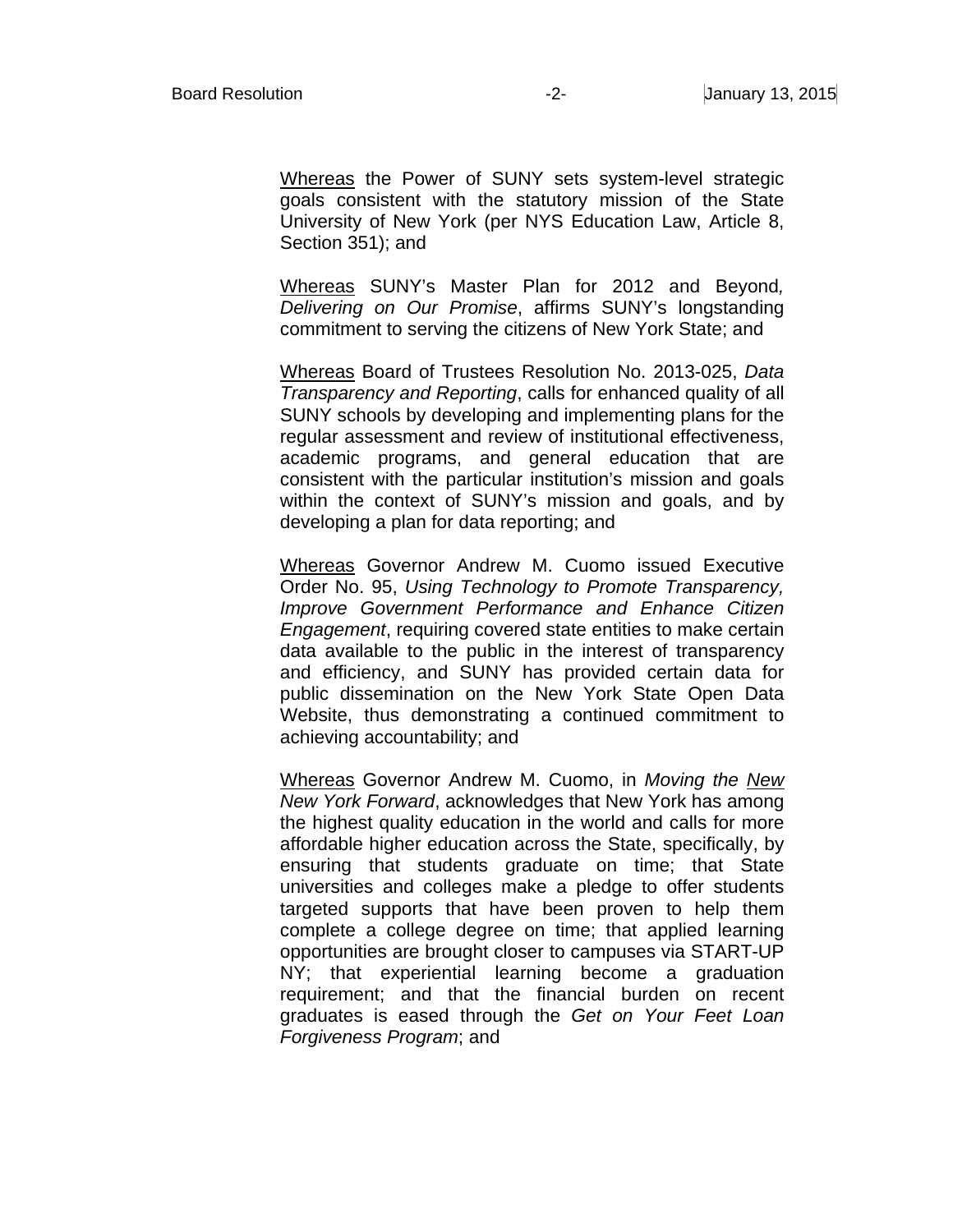Whereas nationally, the majority of states have reconsidered longstanding enrollment-based funding models and instead are allocating or are contemplating allocating some amount of funding based on performance indicators that align with state goals and priorities; and

Whereas SUNY should align with national efforts and priorities, including those of the Student Achievement Measure (SAM), the Voluntary Framework of Accountability (VFA), and the Voluntary System of Accountability (VSA), as well as Middle States Commission on Higher Education (MSCHE) accreditation standards; and

Whereas the Gates Foundation, the Carnegie Foundation, the National Association of System Heads, and others seek to transform the ability of higher educational systems to engage in continuous improvement and facilitate large-scale change by building their capacity to have collective impact on major national priorities; and

Whereas the Obama Administration recently unveiled its framework for a college ratings system, in which colleges and universities will be ranked based on affordability, how they support low-income students, and how their graduates fare in the job market; and

Whereas the Chancellor, over a two-year period, has implemented a systematic, deliberative, highly consultative process by conferring with SUNY's leadership, including members of the Board of Trustees, campus presidents and chief academic officers, faculty and student governance leaders, as well as representatives from SUNY-wide organizations in the development of the Power of SUNY 2020 and SUNY Excels; and

Whereas this consultative process has led to SUNY Excels' focus on the five identified priority areas: Access, Completion, Success, Inquiry, and Engagement; and

Whereas within these five priority areas, the system and campuses have developed a set of system-level metrics to track progress, which may evolve over time as data becomes available; and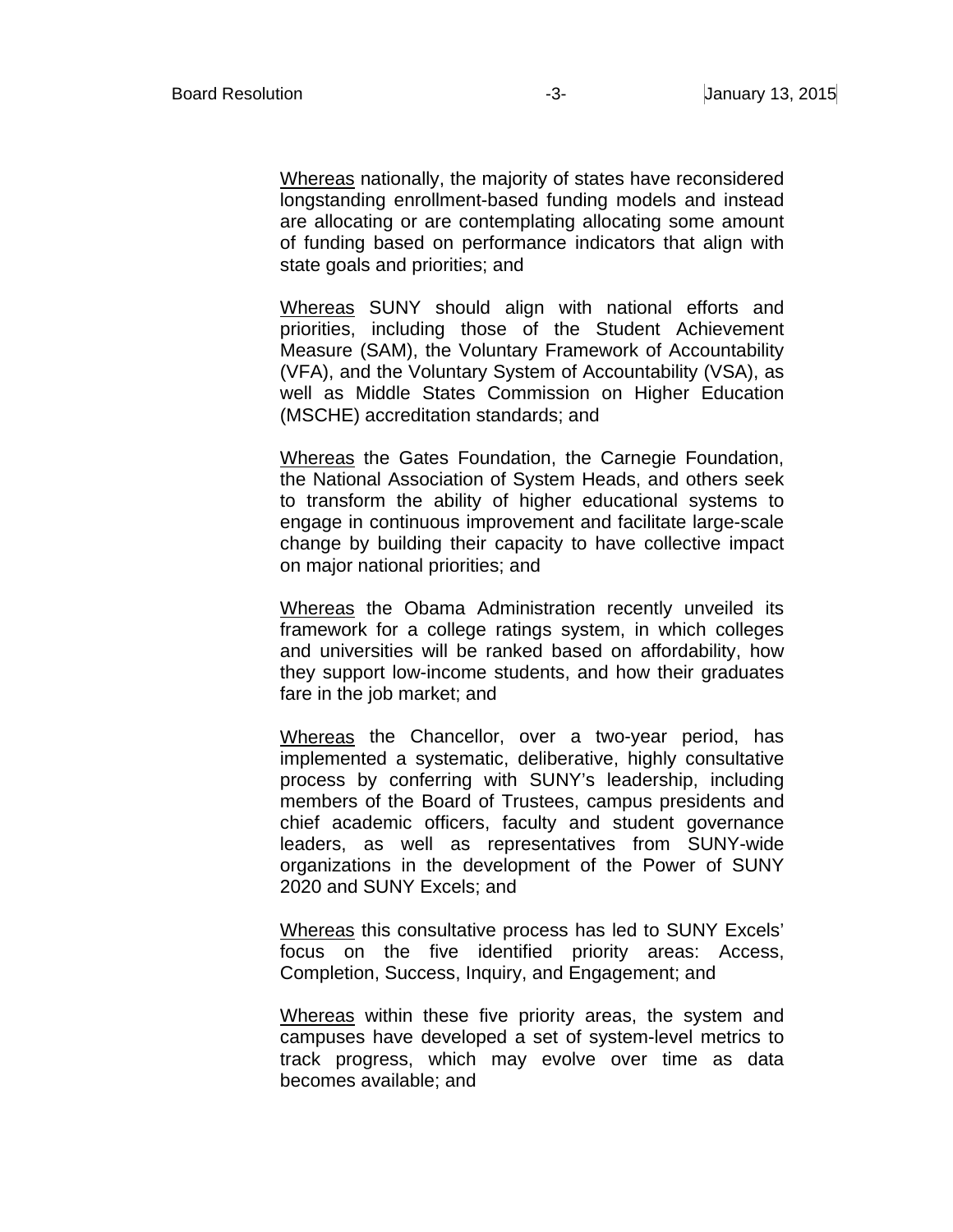Whereas campuses are encouraged to track both systemand campus-level metrics in more depth and/or report additional measures as is appropriate to their campus mission and strategic activities; now, therefore, be it

Resolved that the SUNY Board of Trustees authorizes the State University of New York to adopt SUNY Excels as its performance system; and, be it further

Resolved that SUNY will set system-level five-year targets and will regularly re-examine these goals as the system improves and data becomes available; and, be it further

Resolved that each SUNY campus, including the Stateoperated campuses, community colleges, and statutory colleges, will set performance targets in accordance with its unique campus mission, and performance will be evaluated in the context of that mission; and, be it further

Resolved that each SUNY campus will be responsible for timely and accurate data collection, submission, and reporting, and, where necessary, responsiveness to requested campus-level data that is not currently collected via normal centralized data submissions; and, be it further

Resolved that the Chancellor, system senior staff, and campus leadership will work together to advocate for incremental funding from New York State to advance the major components of SUNY Excels and the Power of SUNY 2020; and, be it further

Resolved that SUNY will review existing University-wide allocation and leverage funding to align with SUNY Excels; and, be it further

Resolved that the Chancellor and Provost will work with leadership, faculty, and others on SUNY campuses to implement this resolution, including the continued consultation with faculty and student governance, and shall report periodically to the Board of Trustees any additional steps that may be needed to ensure the successful implementation of this resolution.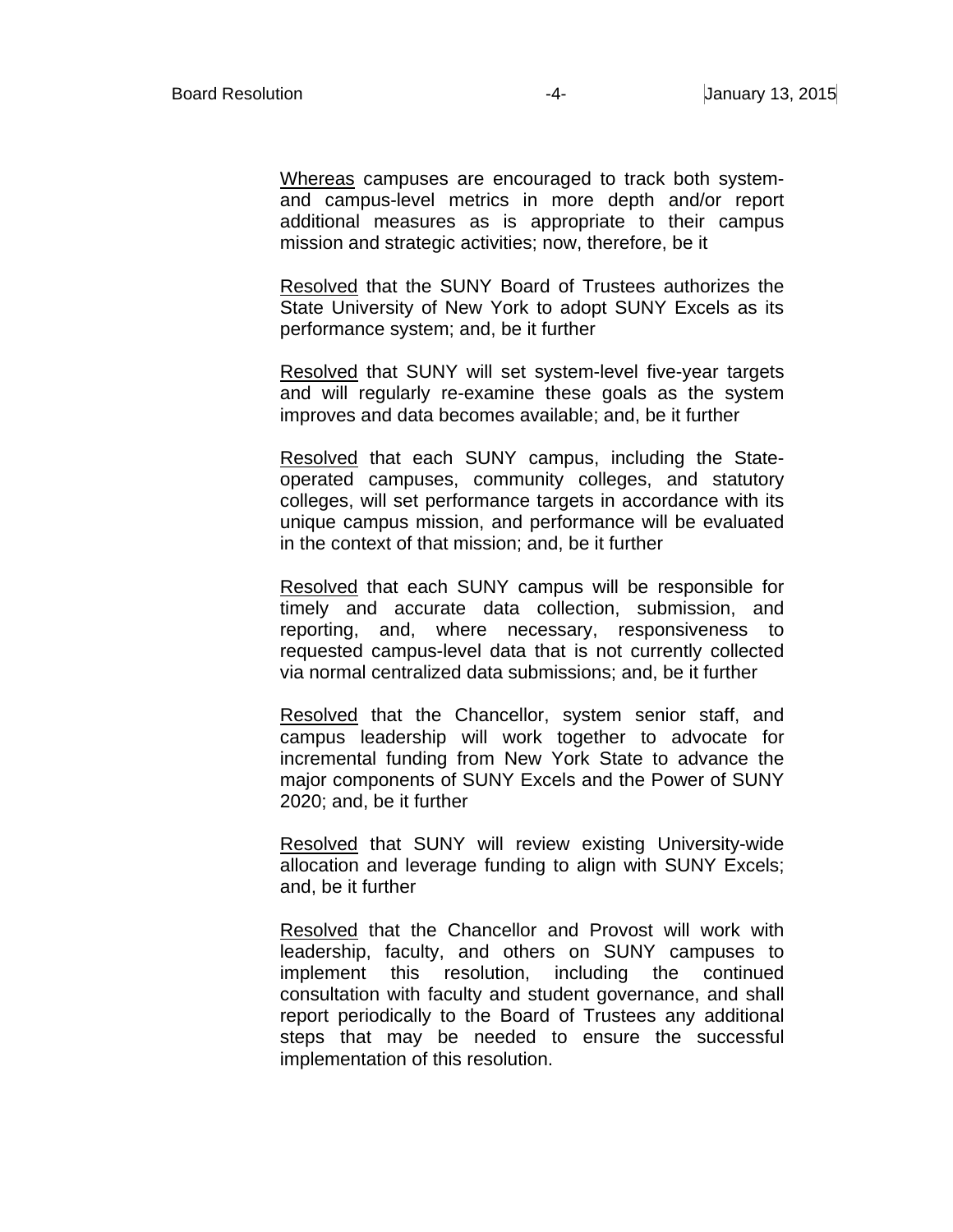#### **Background**

Across the nation, an ever-growing number of states are adopting performance funding systems. Per the National Council of State Legislatures, 25 states—Arizona, Arkansas, Florida, Hawaii, Illinois, Indiana, Kansas, Louisiana, Maine, Massachusetts, Michigan, Minnesota, Mississippi, Missouri, New Mexico, Nevada, North Carolina, North Dakota, Ohio, Oklahoma, Pennsylvania, Tennessee, Texas, Utah, and Washington—have funding formulas in place that allocate some amount of funding based on performance indicators such as course completion, time to degree, transfer rates, the number of degrees awarded, or the number of low-income and minority graduates. Five states— Colorado, Georgia, Montana, South Dakota, and Virginia—are currently transitioning to some type of performance funding, meaning the legislature or governing board has approved a performance funding program and the details are currently being worked out.

Given SUNY's statutory mission and longstanding commitment to quality and accountability, SUNY seeks to establish a performance system that drives continuous improvement toward excellence at all levels—system, sector, campus, faculty, student, and staff. Moreover, SUNY believes that harnessing its systemness and adopting evidence-based best practices from collective impact partnerships, colleges and universities can operate at peak performance and move the dial on our most meaningful population-level challenges.

To that end, guiding principles for developing SUNY Excels include:

- Identify outcomes that are mission-critical, understandable, and widely inclusive;
- Select a reasonable number of measures that are easy to track on a regular basis while aligned with existing assessments;
- Build on existing data collection (Report Card);
- Maintain sensitivity to external conditions, as well as campus and sector distinctiveness;
- Drive continuous improvement; and
- Be ambitious and visionary.

In developing this framework, SUNY reviewed other states' performance management systems, examined national efforts such as the Student Achievement Measure (SAM), the Voluntary Framework of Accountability (VFA), the Voluntary System of Accountability (VSA), and reviewed what SUNY already reports in the Integrated Postsecondary Education Data System (IPEDS), in SUNY Fast Facts, and in the SUNY Report Card. Subsequently, a list of over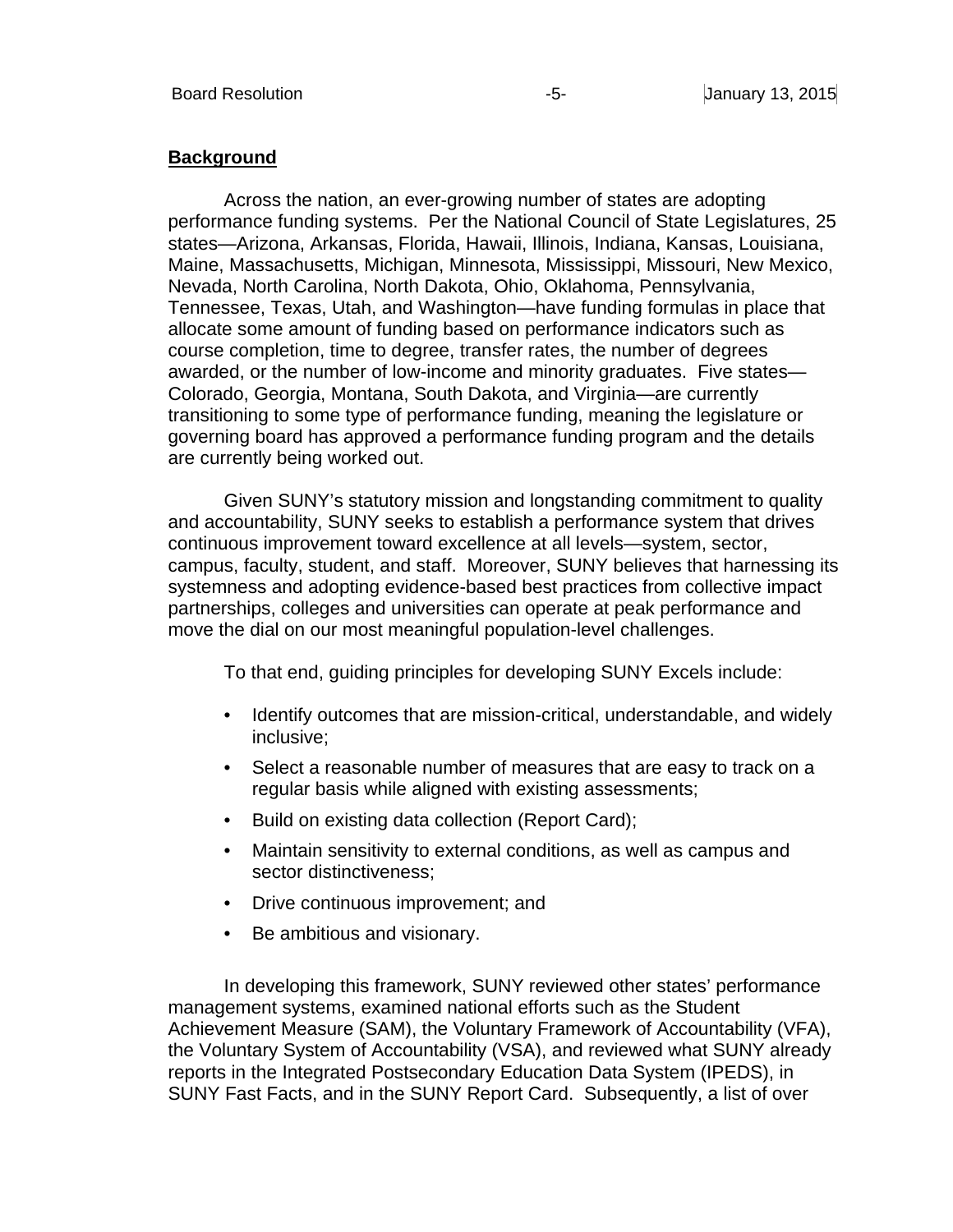200 possible performance metrics was created—this was well beyond what could reasonably be measured. The average number of metrics tracked by states was seven, with the range from one (North Dakota) to 29 (Arizona).

After two years of a systematic, deliberative, highly consultative process, conferring with SUNY's leadership, including the Board of Trustees, Presidents, Chief Academic Officers, University Faculty Senate, Faculty Council of Community Colleges, Student Assembly, New York Community College Association of Presidents, New York Community College Trustees, Chief Enrollment Officers & Admissions Directors, the Diversity Task Force, Advancement Officers, Foundation Directors, and the Research Council, plus countless other discussions with governance groups, role-alike groups, board members, national association members, and subject matter experts, the list was refined to 28 measurement areas.

With this list, SUNY consulted Institutional Research professionals at System Administration and at campuses, and discussed measures with the Research Foundation and other data experts at SUNY to determine the ideal data collection, storage, and reporting of these metrics. Almost 90 percent of the data around the proposed metrics is currently collected and can be reported in SUNY Excels with minimal effort. There are several metrics with data that is difficult to collect or not fully collected for all campuses in a systematic way, but this data is expected to be more solid as SUNY's data collection, business practices, IT systems, and infrastructure evolve.

In December 2014, the Executive Vice Chancellor and Provost convened a SUNY Excels Steering Committee comprised of Presidents, Chief Academic Officers, Finance/Administration, Vice Presidents for Research, IR/Strategic Planning, and Governance and System Administration expertise. The Steering Committee was charged with narrowing the list of metrics, providing advice on setting targets, and developing a communication/implementation strategy.

Through this inclusive process, SUNY has identified five priority areas that can be improved upon by channeling our collective power: Access, Completion, Success, Inquiry, and Engagement.

The list of system-level metrics (recognizing that these will evolve over time) includes the following:

- **Access** NYS Citizens Served by SUNY; Full Student Enrollment Picture; Diversity; Capacity
- **Completion** Completions; Student Achievement/Success; Graduation Rates; Time to Degree
- **Success** SUNY Advantage (student access to and satisfaction with opportunities that promote post-completion success, such as applied